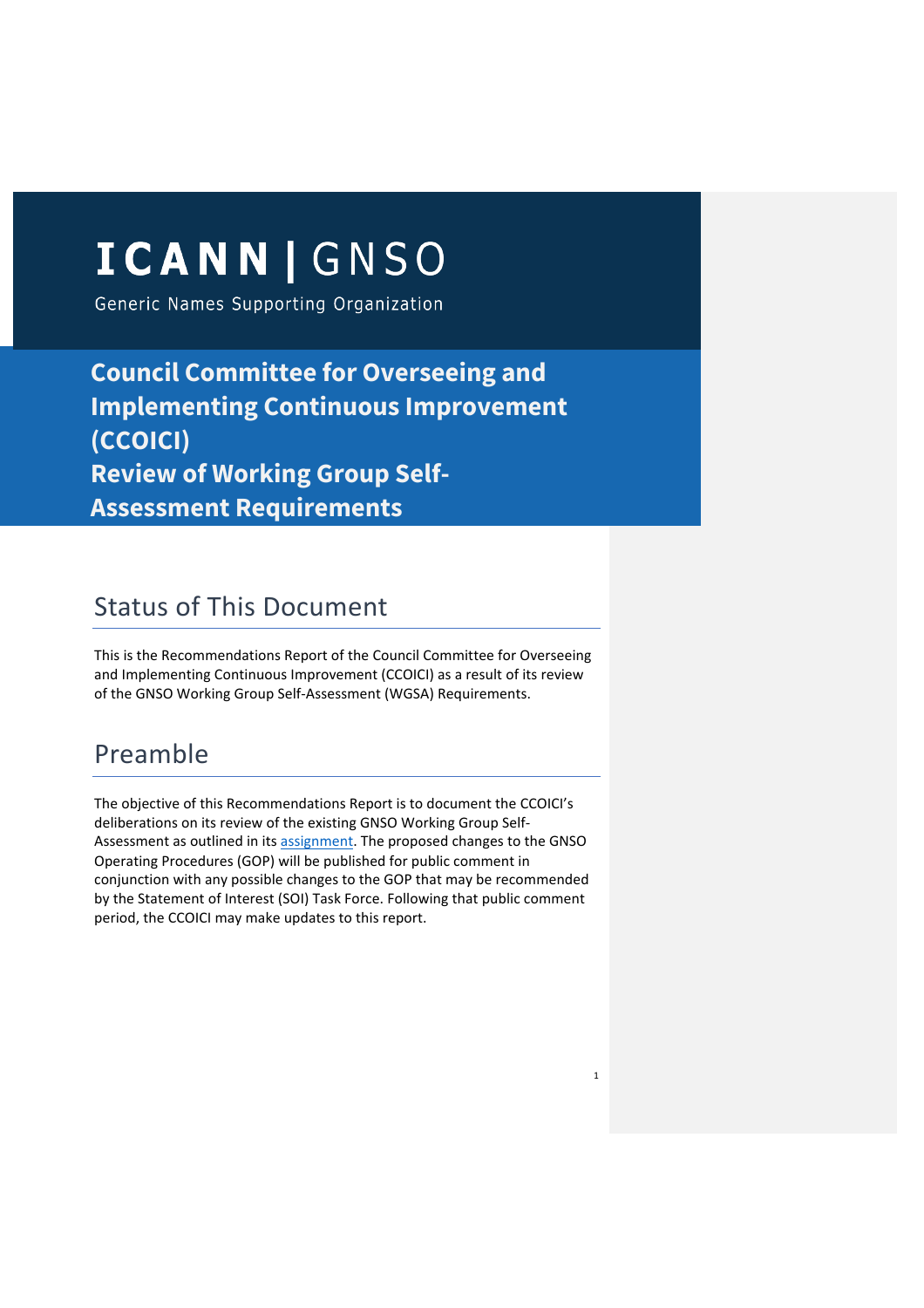2

## Table of Contents **A. CCOICI WORKING DOCUMENTS 3 B. ANNEX 1 – WORKING GROUP GUIDELINES SECTION 7.0: WORKING GROUP SELF-ASSESSMENT 4 C. GNSO OPERATING PROCEDURES - 6.2 WORKING GROUP CHARTER TEMPLATE 5 D. WORKING GROUP SELF-ASSESSMENT 6 E. PROPOSED PERIODIC SURVEY - NEW 13 F. SURVEY TOOL TECHNICAL REQUIREMENTS 18**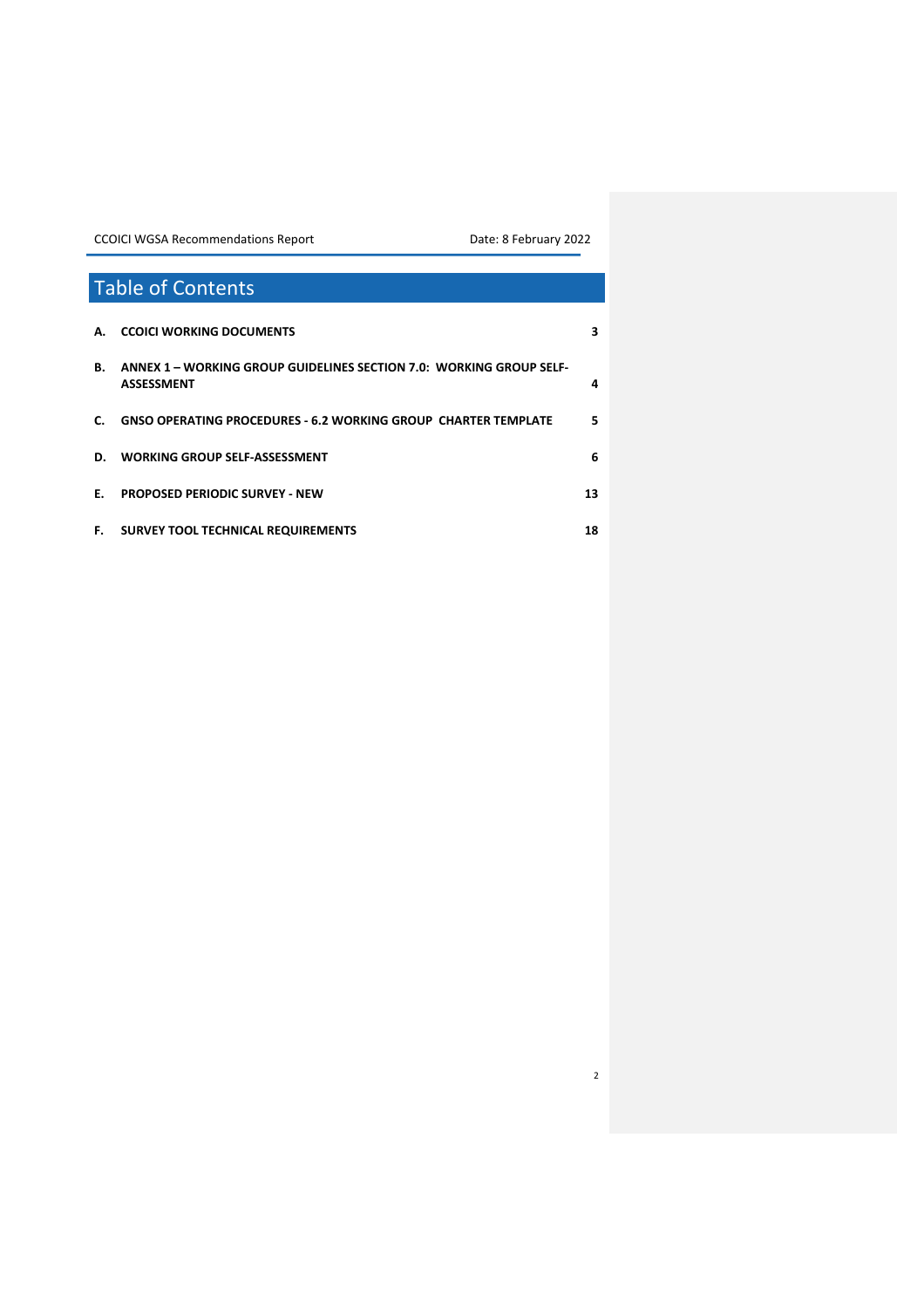3

## A. CCOICI Working Documents

Based on the CCOICI deliberations to date, which have been documented here and here amongst others, proposed updates have been suggested to reflect these deliberations in a number of existing documents, namely:

- GNSO Operating Procedures, Annex 1 Working Group Guidelines Section 7.0: Working Group Self-Assessment
- GNSO Operating Procedures, 6.2 Working Group Charter Template and GNSO Working Group Charter Template
- Working Group Self Assessment Survey

In addition, the following new document and survey tool requirements have been developed:

- **Periodic Survey**
- Survey tool technical requirements

Proposed changes to existing documents are viewable in redline format.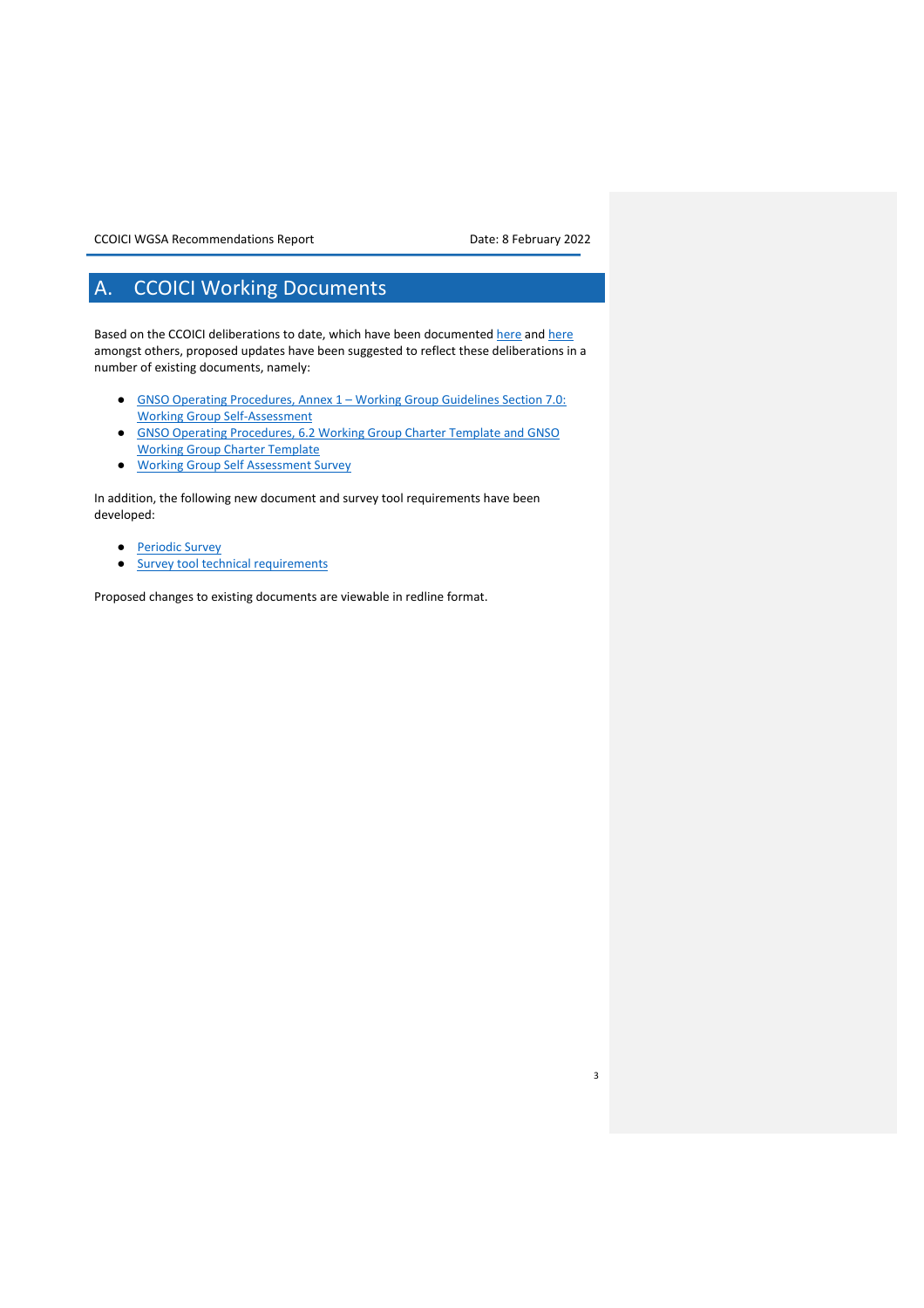## B. ANNEX 1 – Working Group Guidelines Section 7.0: Working Group Self-Assessment

*(See proposed updates to this section in the GNSO Operating Procedures in redline below. Note, any changes to the GNSO Operating Procedures need to be posted for public comment before these would take effect.)*

A WG Self-Assessment instrument has been developed as a means for Chartering Organizations to formally request feedback from a WG during its lifecycle as well as part of its closure process. The objective of these assessments is to inform the Chartering Organization of potential issues that might need to be immediately addressed (periodic survey) or that might need to be improved for future efforts (closure survey). WG members are asked a series of questions about relevant WG dimensions and participant experiences. Sample surveys are available here so that WG participants can review, in advance, how they are designed and what specific information will be solicited, but to accommodate specific circumstances, the Chartering Organization may add or remove questions as it sees fit.

The WG's charter is expected to indicate if and when a periodic survey and/or closure survey is expected to take place, taking into account the expected complexity and duration of the WG effort. In addition, the Chartering Organization may decide at any point to conduct a self-assessment if it is of the view that this may provide important information that will facilitate the Chartering Organization's role as manager of the process.

If a periodic survey and/or closure survey is conducted, coordinating with the Chair, the Staff Support Team will provide a unique link (URL) to the online questionnaire along with open and close dates and any specific instructions. Staff will then perform the following actions:

- Monitor the online process providing status updates to the WG Chair;
- Provide technical assistance to WG members if requested;
- Notify the Chair when all team members have completed the questionnaire; and, following the close date,
- Summarize the feedback in a written report to the Chartering Organization.

At the earliest opportunity, the Chartering Organization will review the survey results and discuss whether immediate improvements (in the context of a periodic survey) or future improvements need to be considered. In its review of the survey results, the Chartering Organization may consult, as deemed necessary, with others such as the WG leadership, Council liaison to the WG, staff support and/or the Ombudsman.

**Deleted:** the team's inputs, processes (e.g., norms, decisionmaking, logistics), and outputs as well as other relevant **Deleted:** Screenshots of the questionnaire have been

assembled into a PDF (see link below) **Deleted:** they are

**Deleted:** G

4

**Deleted:** During the WG's closure process,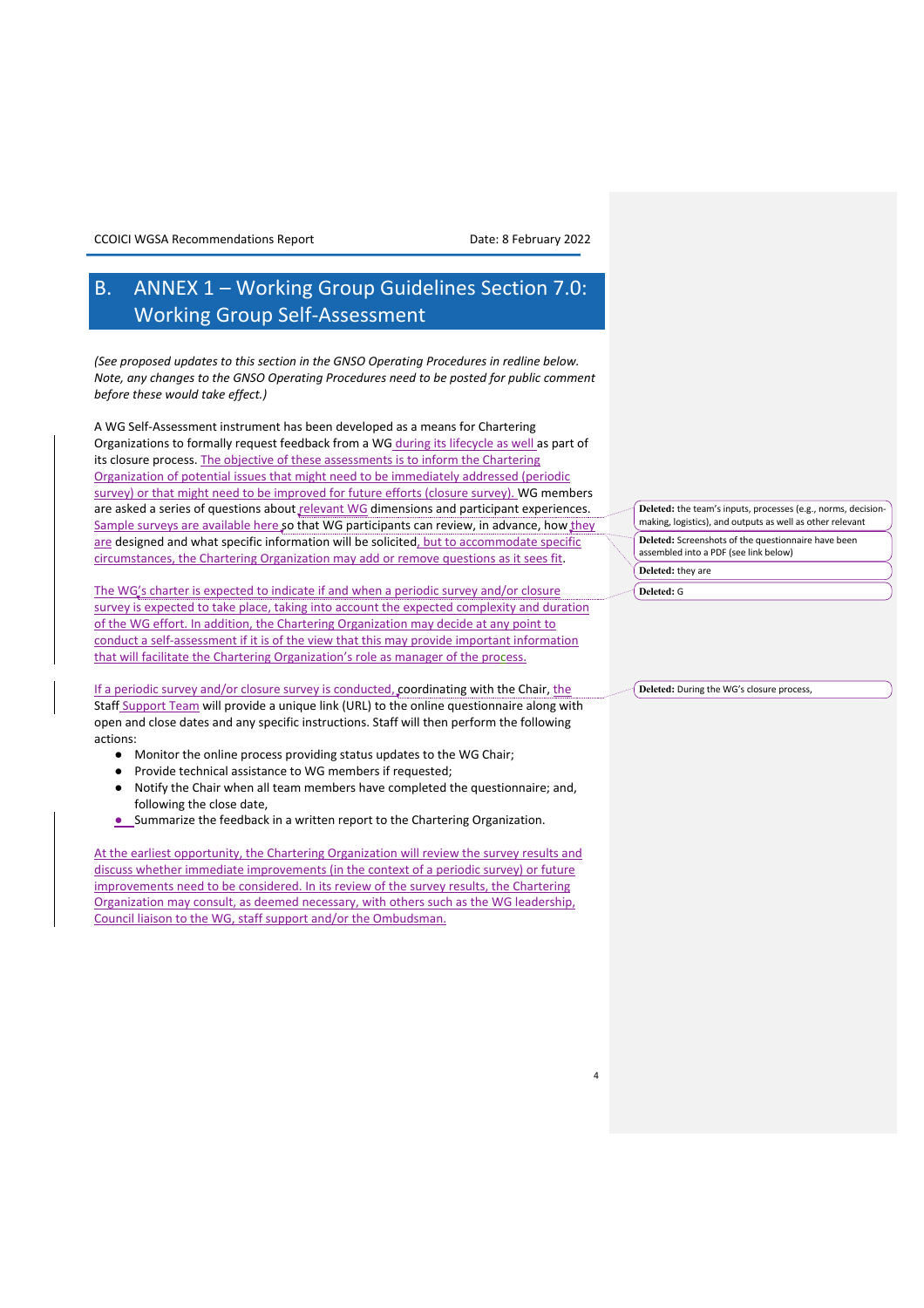## C. GNSO Operating Procedures - 6.2 Working Group Charter Template

*(See proposed updates to this section in the GNSO Operating Procedures as well as the current charter template in redline below. Note, any changes to the GNSO Operating Procedures need to be posted for public comment before these would take effect.)*

**Introduction:** This Section of the Guidelines is organized and structured to be a template containing specific elements that are recommended to be considered by any group intending to produce a specific Working Group Charter document.

### **(….)**

| 6.2.4.4 Working Group Self-Assessment                                                          | Deleted: Closure and            |  |  |  |  |  |  |  |  |
|------------------------------------------------------------------------------------------------|---------------------------------|--|--|--|--|--|--|--|--|
| This section of the Charter should describe any instructions for WG self-assessment (periodic  | Deleted: final closure          |  |  |  |  |  |  |  |  |
| and/or closure) including any feedback that is requested by the Chartering organization. This  | Deleted: and/or self-assessment |  |  |  |  |  |  |  |  |
| section might also indicate if there is any specific format, template, or prescribed manner in |                                 |  |  |  |  |  |  |  |  |
| which the feedback is to be provided.                                                          |                                 |  |  |  |  |  |  |  |  |
|                                                                                                |                                 |  |  |  |  |  |  |  |  |

**Working Group Charter Template** (see https://gnso.icann.org/en/council/gnso-groupnamecharter-yyyymmdd-template.dotx)

| <b>Working Group Self-Assessment &amp; Closure:</b>                                                    | Deleted: Closure & |
|--------------------------------------------------------------------------------------------------------|--------------------|
| At the latest following the publication of the Initial Report, a periodic self-assessment will be      |                    |
| conducted amongst the WG. The results of this self-assessment will be presented to the GNSO            |                    |
| Council.                                                                                               |                    |
|                                                                                                        |                    |
| The WG will close upon the delivery of the Final Report, unless assigned additional tasks or follow-up |                    |
| by the GNSO Council. Following the delivery of the Final Report, a closure self-assessment will be     |                    |
| conducted.                                                                                             |                    |

5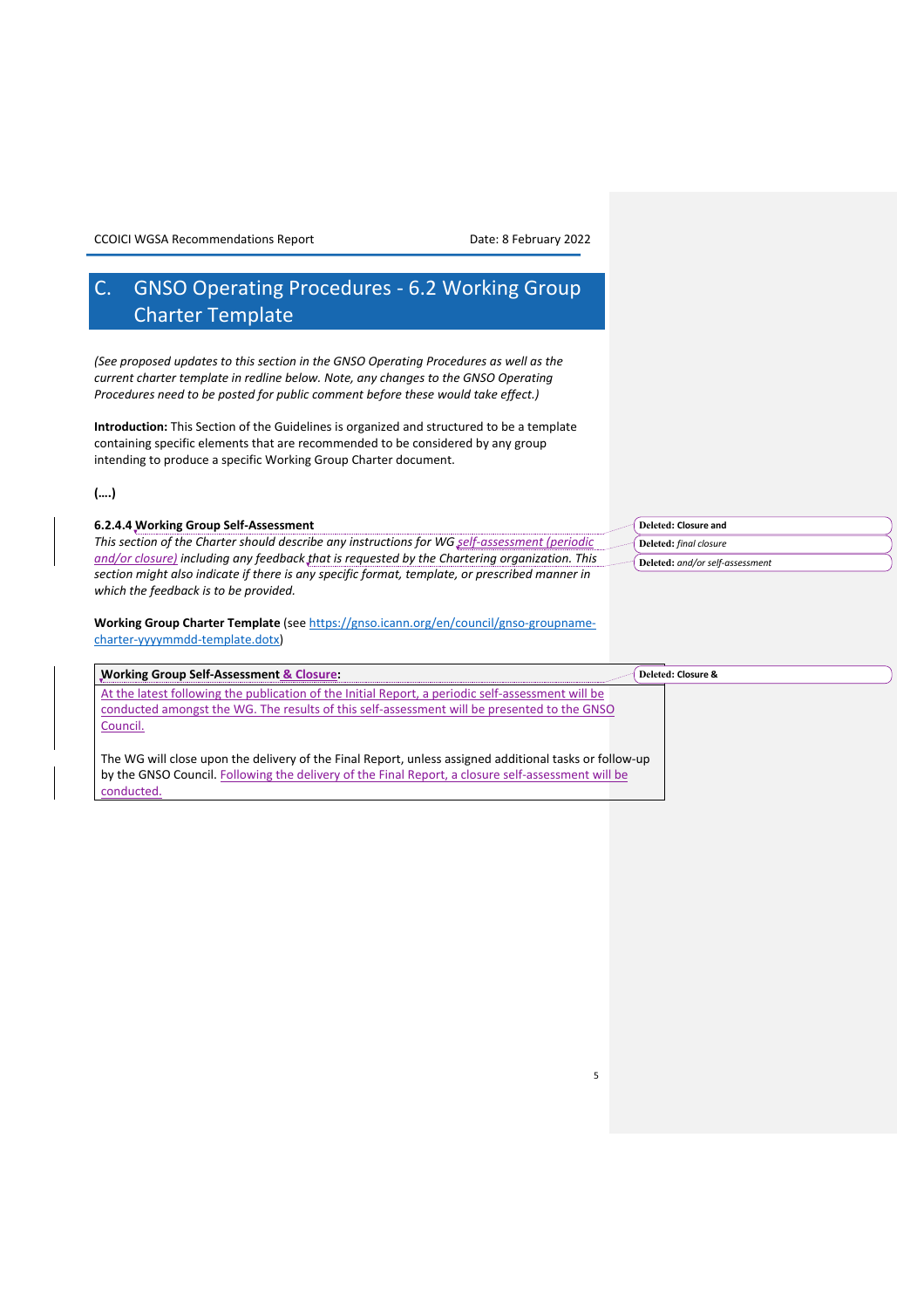### D. Working Group Self-Assessment

*(See proposed updates to the existing Working Group Self-Assessment in redline below.)1*

### **PAGE 1**

Working Group Self-Assessment Working Group:

Welcome & Introduction

Thank you for accepting the invitation to complete this questionnaire concerning your experiences with the above named Working Group (WG). Your Chartering Organization (CO) and other ICANN stakeholders are keenly interested in learning about the effectiveness of its chartered teams by asking participants for their assessments, perspectives, and insights concerning various aspects of the Working Group's operations, norms, logistics, decision-making, and outputs. The results of your feedback will be used to identify improvement areas in the guidelines, tools, methods, templates, and procedures applicable to Working Groups.

You may remain anonymous when responding to this survey, meaning that you do not need to provide your name. If you choose to provide your name and/or email address, this will only be seen by staff administering this survey. Staff will only use this information to get in touch with you if there are any follow-up questions after the survey has been administered.

After this survey is closed, a report will be produced summarizing the results. The report will include:

- Aggregated responses to all questions in which respondents select from a menu of choices or from a numerical scale.
- Full text of any narrative responses, such as comments or explanations of their numerical scores.

### The report will be publicly available:

- It will be sent to Council leadership, the WG leadership team, and the Council liaison to the WG and will be shared with the full Council, upon request.
- It will be sent to the publicly-archived Working Group mailing list and posted on the Working Group's public wiki.

If you have any questions or concerns about this self-assessment instrument, please send an email to: gnso-secs@icann.org and we will try to address them promptly.

This questionnaire is organized into six short sections and should take approximately 15 minutes to complete. Some of the questions will ask you for an effectiveness rating (1-7 Scale), after which there will be an opportunity within each major section to add free-form text comments. You are encouraged to provide supplementary explanations or other supporting information that will help the Chartering Organization understand and interpret your input. All of the questions asking for an effectiveness rating are optional. If you do not wish to respond to one of these questions you can leave the slider at a value of zero, corresponding to "No Answer." Survey questions that are mandatory are marked with a red asterisk.

<sup>1</sup> The version of the self-assessment included below is the most recent version, which has undergone minor editorial updates since the original version.

**Deleted:** Summary reports will be shared not only with your Working Group, but the larger GNSO stakeholder community.

*¶ Confidentiality: Providing We will be asking you for identifying information is optional. to ensure that each response is valid. Your individual responses will not be accessible by anyone other than the ICANN Staff Administrator and they will not be disclosed or published in a way that could be matched to your identity.*¶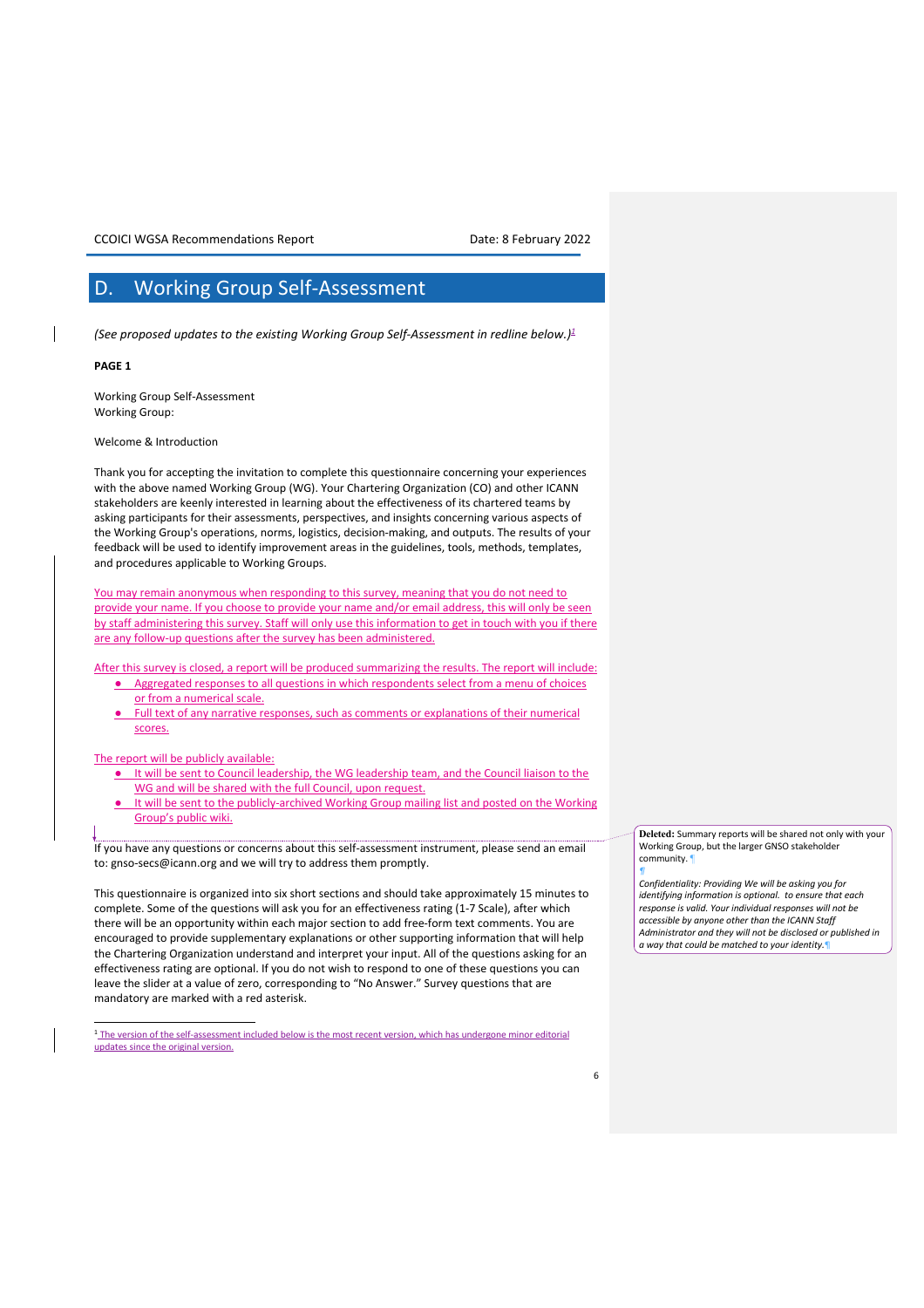### **PAGE 2**

Section 1 - Participant Identification

Before we get started with the first Section, the following questions allow you to provide identifying information.

- 1. Name [free text field optional]
- 2. Email Address [free text field optional]
- 3. Primary Organizational Affiliation \_ [dropdown optional]
	- Business Constituency (GNSO)
	- Intellectual Property Constituency (GNSO)
	- Internet Services Provider Constituency (GNSO)
	- Non-Commercial Users Constituency (GNSO)
	- Not-for-Profit Operational Concerns Constituency (GNSO)
	- Non-Commercial Stakeholder Group (NCSG)
	- Registry Stakeholder Group (GNSO)
	- Registrar Stakeholder Group (GNSO)
	- Nominating Committee appointee (GNSO)
	- Nominating Committee appointee (other)
	- At-Large Advisory Committee (ALAC)
	- Governmental Advisory Committee (GAC)
	- Root Server System Advisory Committee (RSSAC)
	- Security and Stability Advisory Committee (SSAC)
	- Address Supporting Organization (ASO)
	- Country Code Supporting Organization (ccNSO)
	- Other

4. If you selected "Other" for Primary Organizational Affiliation, please specify): [free text field]

5. Working Group Role\* [dropdown]

- Chair or Co-Chair
- **Vice Chair**
- Work Track Leader
- **Member**
- Liaison
- Observer
- Advisor/Consultant
- **ICANN Org Support**
- Other

6. If you selected "Other" for Working Group Role, please specify: [free text field]

In the next three sections, you will be asked to rate the EFFECTIVENESS (Scale 1-7) of several Working Group performance dimensions organized into Inputs, Processes, and Outputs; the scale interpretation will be provided appropriate to each element.

*Your Chartering Organization (CO) understands that, when answering survey questions, it may seem challenging to assign a single numerical rating to any team dimension in which a broad spectrum of* 

**Deleted:** It is not required to provide this information. are intended to ensure that (1) each response is being provided by a recognized member of the Working Group and (2) we only receive one submission per individual. Your identity will remain strictly confidential and no attempt will be made to associate individual responses to survey results.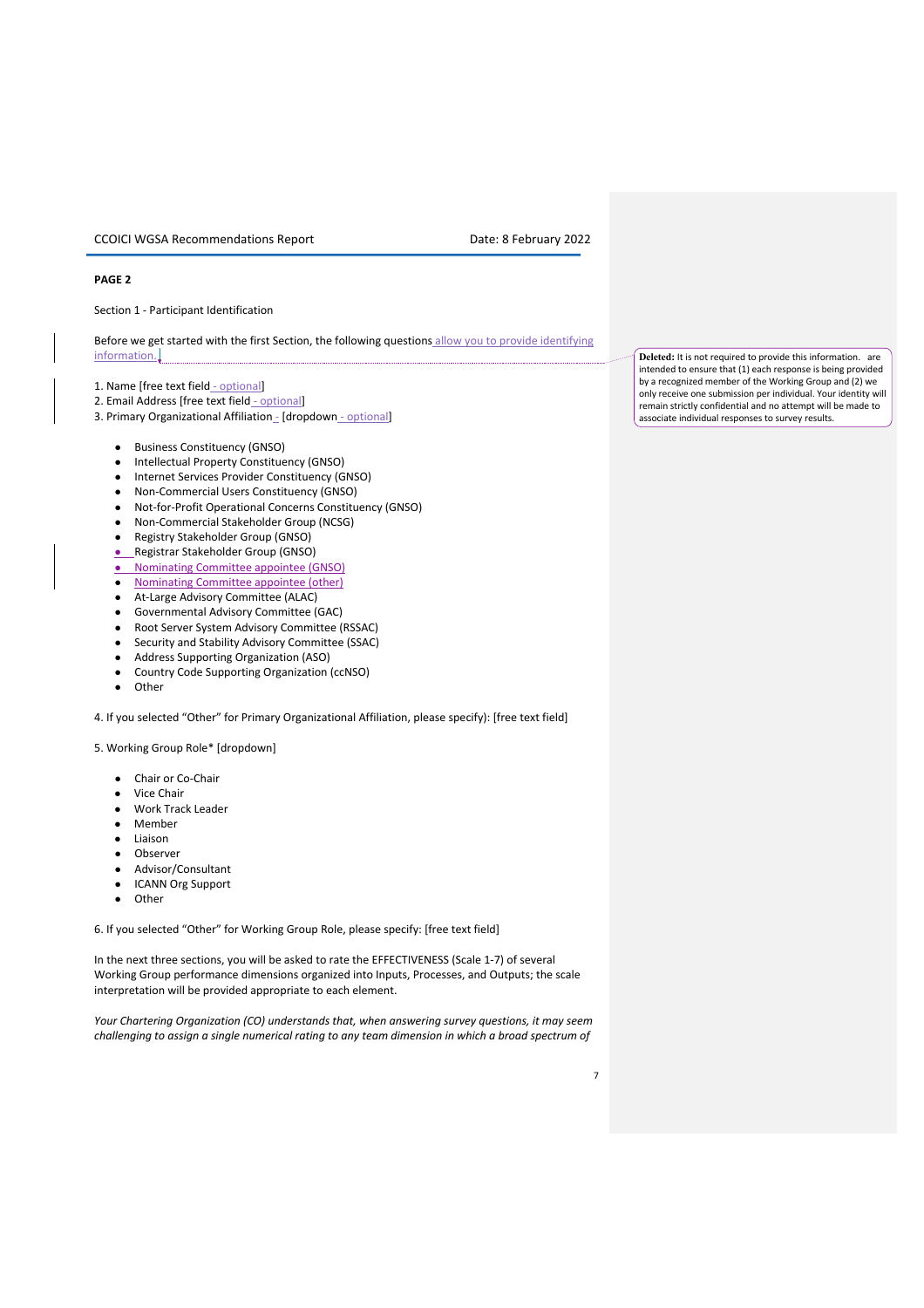*experiences occurred. You are asked to think about the overall effort and provide the most honest and accurate representation in your best judgment. Learning and process improvement are the goals and there are no right or wrong answers. Recognizing that there may be important dynamics that simply cannot be captured in a single rating, you are encouraged to use the free-form comment box within each major section to provide supplementary explanations that will help the CO understand and interpret your feedback.*

### **PAGE 3**

 $\overline{\phantom{a}}$ 

Section 2 – Inputs . . . includes the charter/mission, team members, tools, and resources Thinking about the overall EFFECTIVENESS of the Working Group's Inputs, how would you rate each of the following six elements on a scale where **1=Highly Ineffective** and **7=Highly Effective**:

| <b>Assessment Category</b>                                                                                                                                                                                                                                                                                                               | Rating                                                                                         |                     |
|------------------------------------------------------------------------------------------------------------------------------------------------------------------------------------------------------------------------------------------------------------------------------------------------------------------------------------------|------------------------------------------------------------------------------------------------|---------------------|
| 7. The Charter/Mission of the WG where:<br>1-Highly Ineffective means confusing, vague, ill-<br>structured, unbounded, unrealistic (e.g., time,<br>constraints), unachievable; and<br>7-Highly Effective means understandable, clear,<br>well-structured, bounded, realistic (e.g., time,<br>constraints), achievable                    | No Answer<br>$\overline{2}$<br>5<br>3<br>6<br>$\overline{7}$<br>$\mathbf{1}$<br>4              |                     |
| 8. The Expertise of WG members where:<br>1-Highly Ineffective means that, collectively,<br>team members did not possess an appropriate<br>level of knowledge/skill to fulfill the mission; and<br>7-Highly Effective means that team members,<br>collectively, were appropriately knowledgeable<br>and skilled to accomplish the mission | $\overline{2}$<br>5<br>No Answer<br>3<br>$\overline{a}$<br>6<br>$\overline{7}$<br>$\mathbf{1}$ |                     |
| 9. The Representativeness of WG members<br>where:<br>1-Highly Ineffective means narrow, skewed,<br>selective, unbalanced; and<br>7-Highly Effective means broad, diverse,<br>balanced                                                                                                                                                    | No Answer<br>$\overline{2}$<br>3<br>5<br>6<br>$\overline{7}$<br>$\mathbf{1}$<br>4              |                     |
| 10. The external Human Resources (e.g.,<br>briefings, experts, consultants) provided to the<br>WG where:<br>1-Highly Ineffective means inappropriate,<br>inadequate, untimely, not helpful/useful; and<br>7-Highly Effective means appropriate, adequate,<br>timely, helpful/useful                                                      | No Answer.<br><del></del><br>J.<br>-6<br>-2---<br>-4----                                       | Deleted: , liaisons |
| 11. The Technical Resources (e.g., systems, tools,<br>platforms, templates) provided to and utilized by<br>the WG where:<br>1-Highly Ineffective means difficult, challenging,<br>clumsy, awkward, tedious, slow, not                                                                                                                    | No Answer<br>$\mathbf{1}$<br>3<br>5<br>$\overline{7}$<br>$\overline{2}$<br>4<br>6              |                     |

8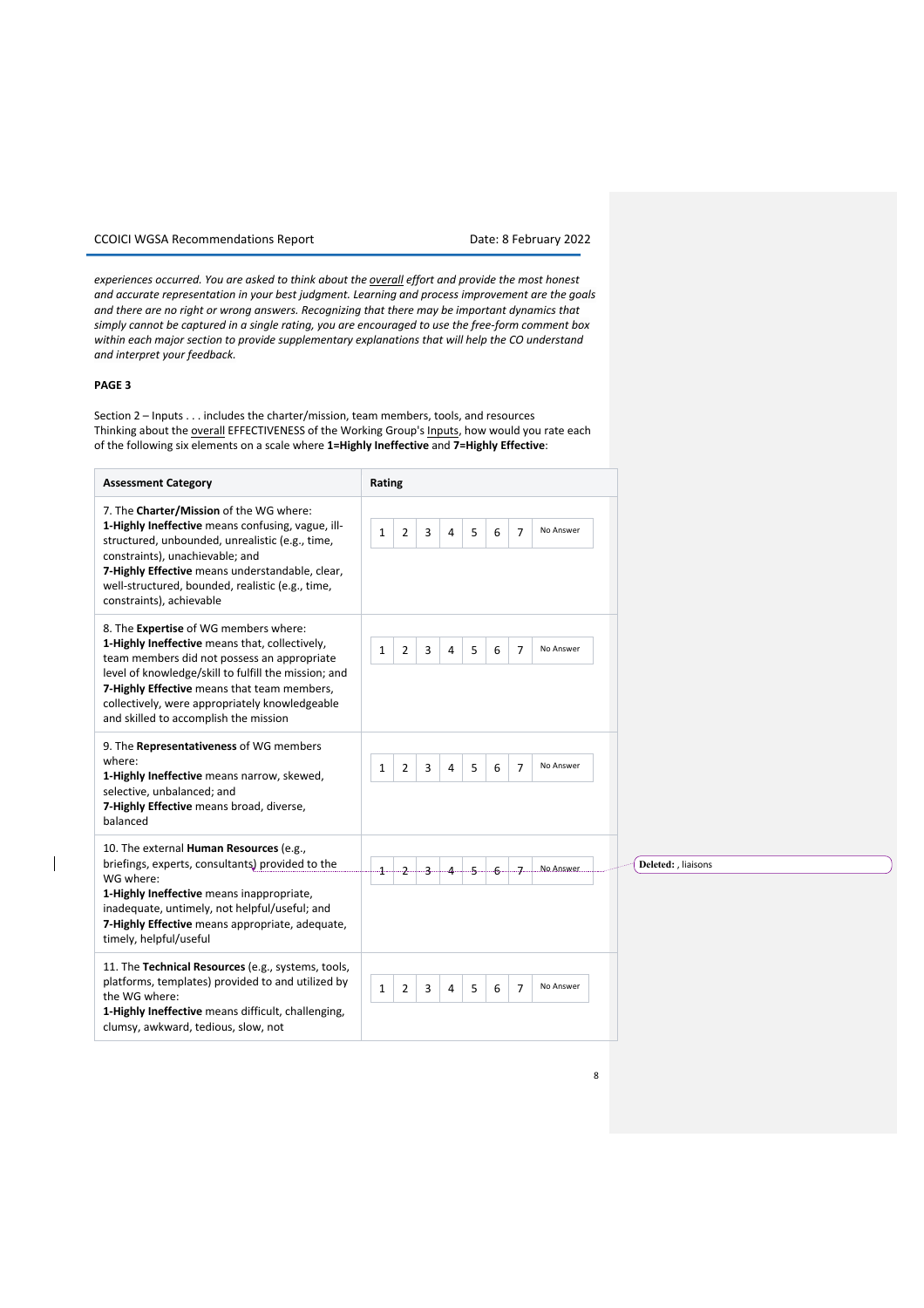| helpful/useful; and<br>7-Highly Effective means easy, straightforward,<br>clear, efficient, fast, helpful/useful                                                                                                                                                                                                               |                                                              |                                |
|--------------------------------------------------------------------------------------------------------------------------------------------------------------------------------------------------------------------------------------------------------------------------------------------------------------------------------|--------------------------------------------------------------|--------------------------------|
| 12. The <b>Staff Support Resources</b> (e.g., meeting<br>support, guidelines, documentation, drafting)<br>provided to and utilized by the WG where:<br>1-Highly Ineffective means inappropriate,<br>inadequate, untimely, not helpful/useful; and<br>7-Highly Effective means appropriate, adequate,<br>timely, helpful/useful | $\overline{2}$<br>$\overline{3}$<br>No Answer<br>5<br>4<br>6 | <b>Deleted: Administrative</b> |
| 13. Comments about the WG's Inputs:                                                                                                                                                                                                                                                                                            | (Free-form Text Box)                                         |                                |

### **PAGE 4**

 $\overline{\phantom{a}}$ 

Section 3 – Processes . . . includes norms, operations, logistics, and decision-making

Thinking about the **overall EFFECTIVENESS** of the Working Group's Processes, how would you rate each of the following elements on a scale where **1=Highly Ineffective** and **7=Highly Effective**:

| <b>Assessment Category</b>                                                                                                                                                                                                         | Rating                                                                                                                                           |
|------------------------------------------------------------------------------------------------------------------------------------------------------------------------------------------------------------------------------------|--------------------------------------------------------------------------------------------------------------------------------------------------|
| 14. The WG's Leadership where:<br>1-Highly Ineffective means inappropriate,<br>inadequate, untimely, not helpful/useful; and<br>7-Highly Effective means appropriate, adequate,<br>timely, helpful/useful                          | No Answer<br>$\overline{z}$<br>$\overline{2}$<br>$\overline{3}$<br>$\overline{\mathbf{1}}$<br>$\overline{2}$<br>6<br>$\overline{4}$              |
| 15. The Council Liaison to the WG where:<br>1-Highly Ineffective means inappropriate,<br>inadequate, untimely, not helpful/useful; and<br>7-Highly Effective means appropriate, adequate,<br>timely, helpful/useful                | $\overline{2}$<br>$\overline{3}$<br>$\mathbf{Z}$<br>No Answer<br>$\overline{\mathbf{1}}$<br>$\overline{5}$<br>$6 \overline{6}$<br>$\overline{4}$ |
| 16. The Participation climate within the WG where:<br>1-Highly Ineffective means inhospitable, unilateral,<br>frustrating, unproductive; and<br>7-Highly Effective means inviting, inclusive,<br>accepting, respectful, productive | Deleted: 4<br>No Answer<br>$\mathbf{1}$<br>$\overline{2}$<br>5<br>6<br>$\overline{7}$<br>3<br>4                                                  |
| 17. The Behavior norm of WG members where:                                                                                                                                                                                         | Deleted: 5                                                                                                                                       |
| 1-Highly Ineffective means disruptive,<br>argumentative, disrespectful, hostile, domineering;<br>and<br>7-Highly Effective means accommodating,<br>respectful, collaborative, consensus-building                                   | $\overline{7}$<br>No Answer<br>$\overline{2}$<br>3<br>5<br>$\mathbf{1}$<br>6<br>4                                                                |
|                                                                                                                                                                                                                                    |                                                                                                                                                  |
| 18. The Decision-Making Methodology (e.g.,<br>consensus) where:<br>1-Highly Ineffective means broken, ignored, not                                                                                                                 | Deleted: 6<br>No Answer<br>$\overline{7}$<br>$\overline{2}$<br>3<br>5<br>6<br>1<br>4                                                             |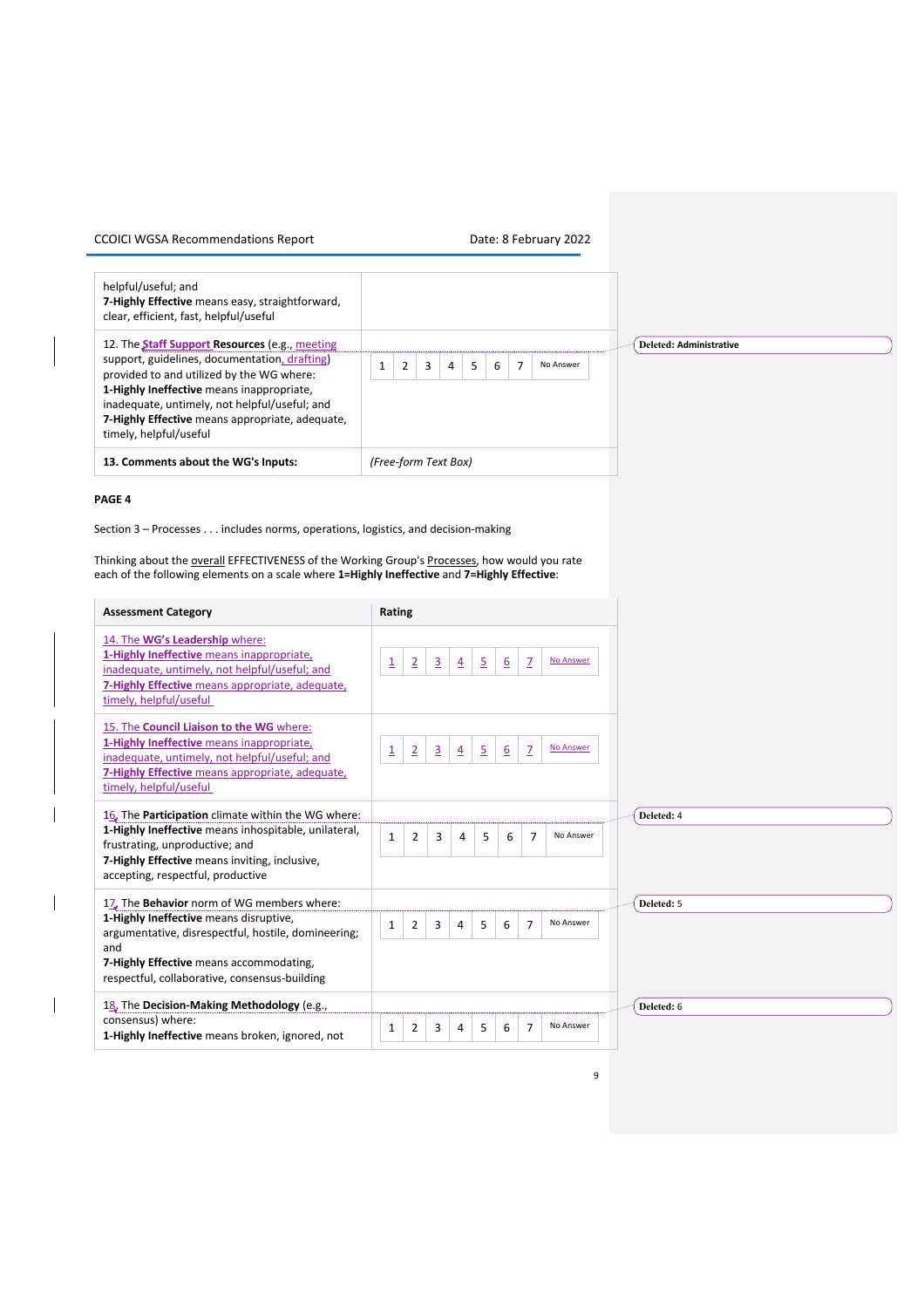| <b>CCOICI WGSA Recommendations Report</b> |  |  |
|-------------------------------------------|--|--|
|-------------------------------------------|--|--|

| observed, disrespected; and<br>7-Highly Effective means honored, followed,<br>observed, respected                                                                                                                                        |                                                                                                                           |
|------------------------------------------------------------------------------------------------------------------------------------------------------------------------------------------------------------------------------------------|---------------------------------------------------------------------------------------------------------------------------|
| 19. The Session/Meeting Planning (e.g., agendas)<br>where:<br>1-Highly Ineffective means disorganized,<br>haphazard, unstructured, untimely notice; and<br>7-Highly Effective means organized, disciplined,<br>structured, timely notice | Deleted: 7<br>6<br>$\overline{7}$<br>5 <sup>1</sup><br>No Answer<br>$\overline{4}$<br>3<br>$\mathbf{1}$<br>$\overline{2}$ |
| 20. Comments about the WG's Processes:                                                                                                                                                                                                   | (Free-form Text Box)<br>Deleted: 18                                                                                       |

### **PAGE 5**

 $\overline{\phantom{a}}$ 

 $\overline{\phantom{a}}$ 

 $\overline{\phantom{a}}$ 

Section 4 - Products and Outputs

Thinking about the overall EFFECTIVENESS of the Working Group's Products and Outputs, how would you rate each of the following elements on a scale where **1=Highly Ineffective** and **7=Highly Effective**:

| <b>Assessment Category</b>                                                                                                                                                                                                                                    | Rating                                                                                                      |             |
|---------------------------------------------------------------------------------------------------------------------------------------------------------------------------------------------------------------------------------------------------------------|-------------------------------------------------------------------------------------------------------------|-------------|
| 21. The Working Group's primary Mission where:                                                                                                                                                                                                                |                                                                                                             | Deleted: 19 |
| 1-Highly Ineffective means not achieved, fulfilled,<br>and/or accomplished per the Charter; and<br>7-Highly Effective means completely achieved,<br>fulfilled, and/or accomplished as directed                                                                | $\overline{7}$<br>No Answer<br>$\overline{2}$<br>5 <sup>5</sup><br>6<br>$\mathbf{1}$<br>3<br>4              |             |
| 22. The Quality of the WG's outputs (a.k.a.<br>deliverables) where:<br>1-Highly Ineffective means incomplete, inadequate,<br>materially deficient/flawed, unsupported; and<br>7-Highly Effective means complete, thorough,<br>exhaustive, reasoned, supported | $\overline{7}$<br>5 <sup>1</sup><br>6<br>No Answer<br>$\overline{2}$<br>$\overline{4}$<br>3<br>$\mathbf{1}$ | Deleted: 0  |
| 23. Comments about the WG's Products and                                                                                                                                                                                                                      | (Free-form Text Box)                                                                                        | Deleted: 21 |
| Outputs:                                                                                                                                                                                                                                                      |                                                                                                             |             |

### **PAGE 6**

### **Section 5 - Personal Dimensions**

As a result of having invested significant time and effort volunteering on a Working Group, your Chartering Organization is interested to learn about your own personal Engagement, Fulfillment, and Willingness-to-Serve in the future.

| <b>Assessment Category</b>                                                                                                         | Rating |  |                |   |                          |           |            |
|------------------------------------------------------------------------------------------------------------------------------------|--------|--|----------------|---|--------------------------|-----------|------------|
| 24. My personal Engagement in helping the WG<br>accomplish its mission:<br>1-Participated Never; and<br>7-Participated Extensively |        |  | $\overline{a}$ | 5 | $\overline{\phantom{a}}$ | No Answer | Deleted: 2 |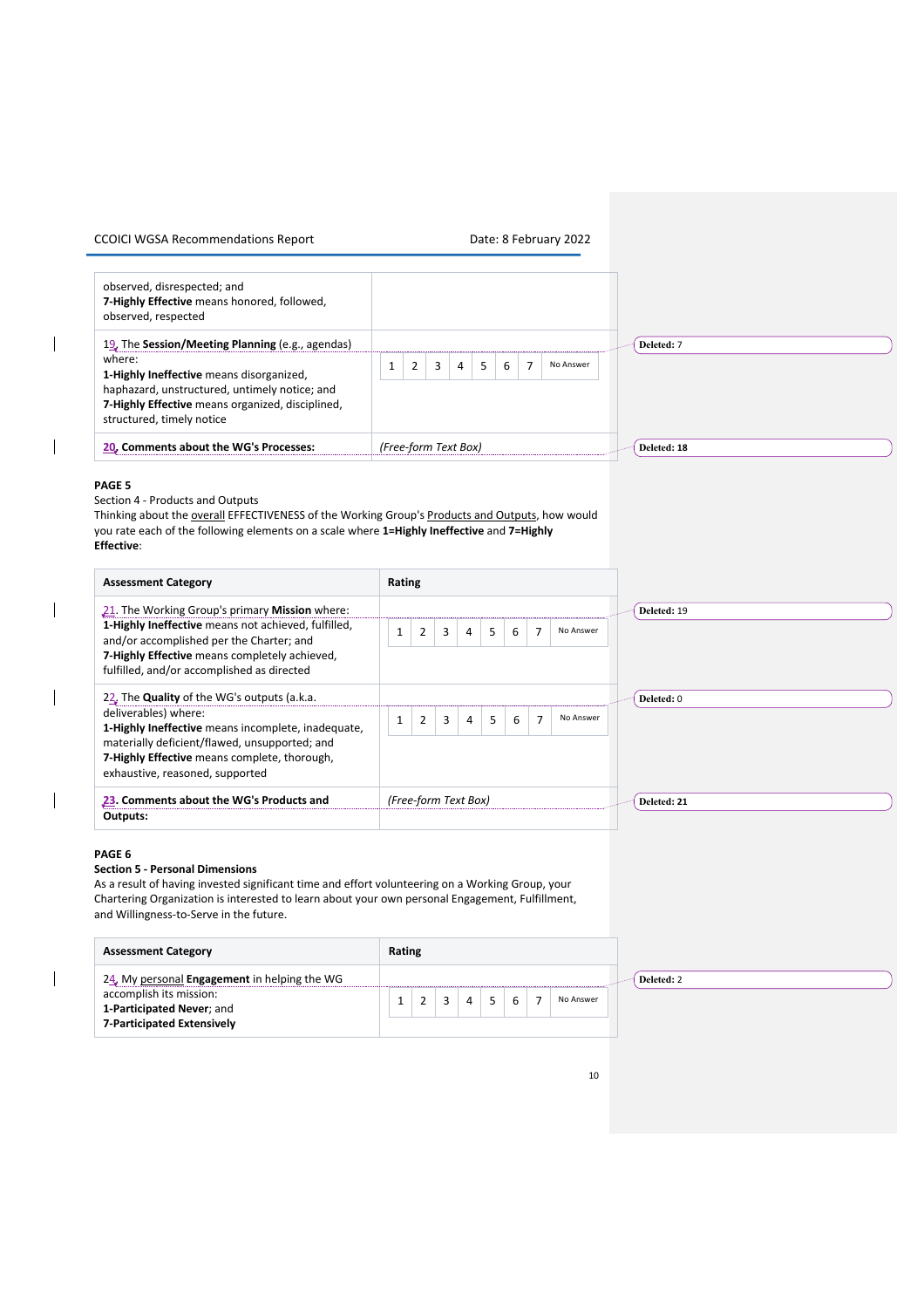$\begin{array}{c} \hline \end{array}$ 

 $\overline{\phantom{a}}$ 

 $\begin{array}{c} \hline \end{array}$ 

 $\overline{\phantom{a}}$ 

 $\overline{\phantom{a}}$ 

 $\overline{\phantom{a}}$ 

 $\overline{\mathbf{I}}$ 

| 25. My personal Fulfillment considering the time,                                                                                                                                                       |                                 |                                                                                                                                                                                                                                                                                                                 |                                                                                                |                      |   |   |   |                |                                                                                                                                                     | Deleted: 3  |
|---------------------------------------------------------------------------------------------------------------------------------------------------------------------------------------------------------|---------------------------------|-----------------------------------------------------------------------------------------------------------------------------------------------------------------------------------------------------------------------------------------------------------------------------------------------------------------|------------------------------------------------------------------------------------------------|----------------------|---|---|---|----------------|-----------------------------------------------------------------------------------------------------------------------------------------------------|-------------|
| energy, and work efforts I contributed to this WG:<br>1-Highly Unrewarding; and<br>7-Highly Rewarding                                                                                                   |                                 |                                                                                                                                                                                                                                                                                                                 | $\overline{2}$                                                                                 | 3                    | 4 | 5 | 6 | $\overline{7}$ | No Answer                                                                                                                                           |             |
| 26. Assuming all other conditions are suitable (e.g.,                                                                                                                                                   |                                 |                                                                                                                                                                                                                                                                                                                 |                                                                                                |                      |   |   |   |                |                                                                                                                                                     | Deleted: 4  |
| subject, interest, need, fit, availability), I assess<br>my personal Willingness-to-Serve on a future ICANN<br><b>Working Group as:</b><br>1-Extremely Unreceptive; and<br><b>7-Extremely Receptive</b> |                                 |                                                                                                                                                                                                                                                                                                                 | No Answer<br>5<br>6<br>$\overline{7}$<br>$\mathbf{1}$<br>$\overline{2}$<br>3<br>$\overline{a}$ |                      |   |   |   |                |                                                                                                                                                     |             |
| 27, Comments about Personal Dimensions:                                                                                                                                                                 |                                 |                                                                                                                                                                                                                                                                                                                 |                                                                                                | (Free-form Text Box) |   |   |   |                |                                                                                                                                                     | Deleted: 5  |
| <b>Section 6 - Demographics</b><br>Your Chartering Organization has a few final questions that will assist in framing your experience<br>with this Working Group.<br>28. How did you learn about the    | Options:                        |                                                                                                                                                                                                                                                                                                                 |                                                                                                |                      |   |   |   |                |                                                                                                                                                     | Deleted: 6  |
| WG (Select any/all that apply)?*                                                                                                                                                                        | Other<br>$\bullet$              | affiliated organization<br>I was contacted by an ICANN Staff member<br>I was contacted by an individual seeking to<br>recruit volunteers for the WG (e.g., GNSO<br>Councilor, interim Chair)<br>websites (or Wikis)<br>I learned about the WG from another<br>organization external to ICANN<br>me about the WG |                                                                                                |                      |   |   |   |                | • I was informed or invited by my SG/C or ICANN-<br>I learned about the WG through one of ICANN's<br>A professional colleague or associate informed |             |
| 29. If you selected "Other" in the                                                                                                                                                                      |                                 |                                                                                                                                                                                                                                                                                                                 |                                                                                                |                      |   |   |   |                |                                                                                                                                                     | Deleted: 7  |
| question above, please explain:                                                                                                                                                                         |                                 |                                                                                                                                                                                                                                                                                                                 |                                                                                                |                      |   |   |   |                |                                                                                                                                                     |             |
| 30. Approximately how long have<br>you been involved with ICANN?*                                                                                                                                       | Drop-down options:<br>$\bullet$ | Less than 1 year<br>$1 - 2$ years<br>$2 - 4$ years<br>$4 - 6$ years<br>$6 - 8$ years<br>More than 8 years                                                                                                                                                                                                       |                                                                                                |                      |   |   |   |                |                                                                                                                                                     | Deleted: 28 |
| 31. Considering the most recent<br>twelve months, approximately<br>how many hours per week do                                                                                                           | Drop-down options:<br>$\bullet$ | Less than 2 hours<br>2 - 5 hours                                                                                                                                                                                                                                                                                |                                                                                                |                      |   |   |   |                |                                                                                                                                                     | Deleted: 29 |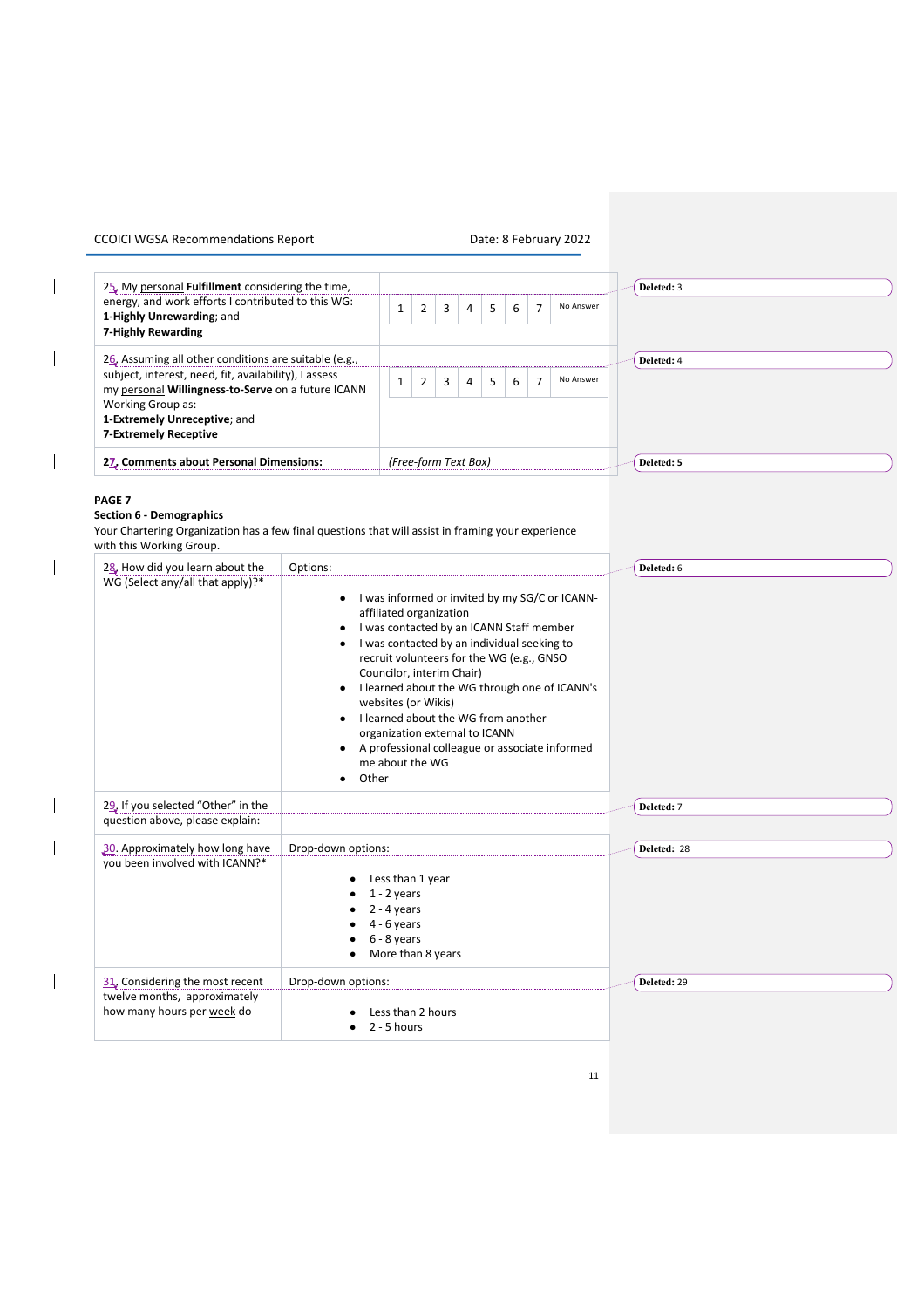| you spend on ICANN-related<br>activities on the average?*                                                                                                              | $6 - 10$ hours<br>$\bullet$ 11 - 15 hours<br>$\bullet$ 16 - 20 hours<br>More than 20 hours<br>$\bullet$ |                       |
|------------------------------------------------------------------------------------------------------------------------------------------------------------------------|---------------------------------------------------------------------------------------------------------|-----------------------|
| Please feel free to provide any<br>additional feedback about your<br>Working Group experience, any<br>improvements that should be<br>considered, this Self-Assessment, | (Free-form Text Box)                                                                                    | Deleted: $\leftarrow$ |
| or any other matter not covered<br>elsewhere in this questionnaire                                                                                                     |                                                                                                         |                       |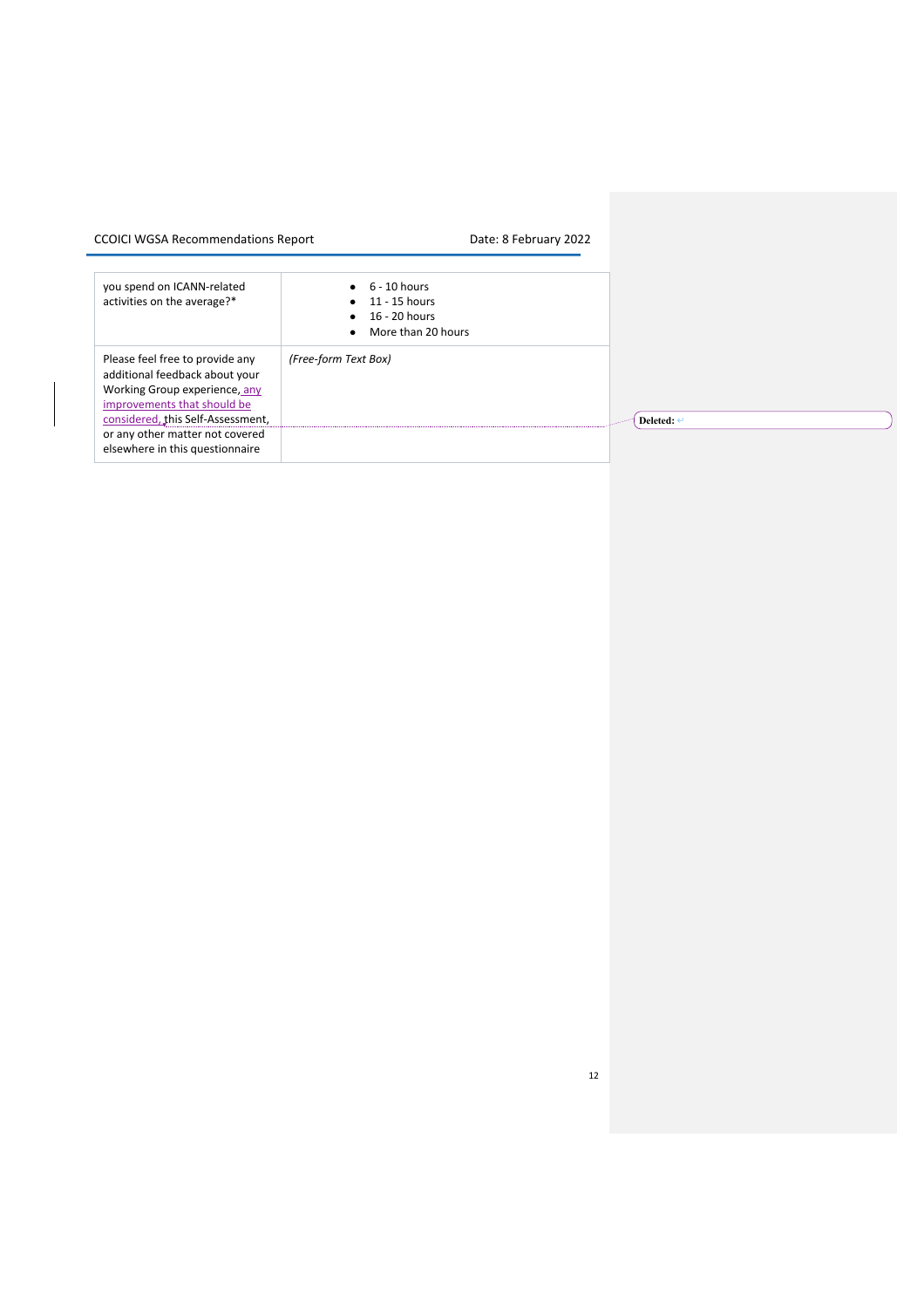## E. Proposed Periodic Survey - NEW

*Note, the below periodic survey is a proposed template survey. Council leadership, in consultation with the GNSO Council liaison to the WG, may decide to modify the survey to be able to hone in on certain aspects of the WG's functioning should there have been indications that there are potential issues. In addition, the Council and/or Council leadership can follow up with the WG members and/or leadership for any follow up conversations it deems necessary to assess if there are issues that need addressing.* 

### **Periodic WG Member Survey - [Working Group Name]**

*The GNSO Council is seeking your input about the functioning of the [Working Group name]. As the manager of the policy development process and other GNSO projects, the GNSO Council regularly reviews work underway within the GNSO. This includes a regular review of the functioning of WGs, including WG leadership. Please take a moment to reflect on your experience in [Working Group name] and respond to the questions below.* 

*You may remain anonymous when responding to this survey, meaning that you do not need to provide your name. If you choose to provide your name and/or email address, this will only be seen by staff administering this survey. Staff will only use this information to get in touch with you if there are any follow-up questions after the survey has been administered.* 

*After this survey is closed, a report will be produced summarizing the results. The report will include:*

- *Aggregated responses to all questions in which respondents select from a menu of choices or from a numerical scale.*
- Full text of any narrative responses, such as comments or explanations of their numerical *scores.*

*The report will be publicly available:*

- *It will be sent to Council leadership, the WG leadership team, and the Council liaison to the WG and will be shared with the full Council, upon request.*
- *It will be sent to the publicly-archived Working Group mailing list and posted on the Working Group's public wiki.*

### Category #1 - Participant Identification

Before we get started with the first Section, the following questions allow you to provide identifying information.

1. Name [free text field - optional]

- 2. Email Address [free text field optional]
- 3. Primary Organizational Affiliation [dropdown optional]
	- **Business Constituency (GNSO)**
	- Intellectual Property Constituency (GNSO)
	- Internet Services Provider Constituency (GNSO)
	- Non-Commercial Users Constituency (GNSO)
	- Not-for-Profit Operational Concerns Constituency (GNSO)
	- Non-Commercial Stakeholder Group (NCSG)
	- Registry Stakeholder Group (GNSO)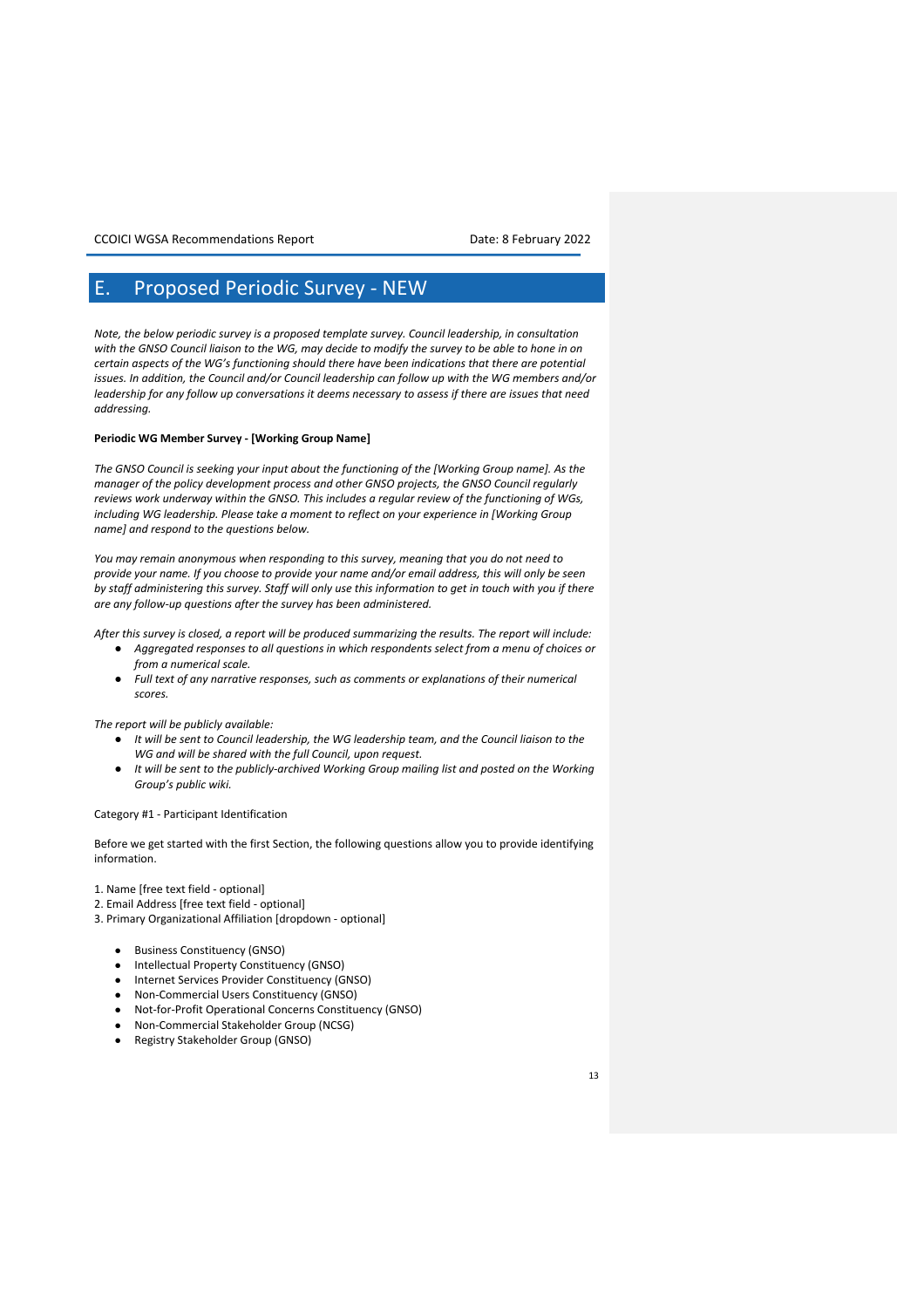- Registrar Stakeholder Group (GNSO)
- Nominating Committee appointee (GNSO)
- Nominating Committee appointee (other)
- At-Large Advisory Committee (ALAC)
- Governmental Advisory Committee (GAC)
- Root Server System Advisory Committee (RSSAC)
- Security and Stability Advisory Committee (SSAC)
- Address Supporting Organization (ASO)
- Country Code Supporting Organization (ccNSO)
- Other

4. If you selected "Other" for Primary Organizational Affiliation, please specify): [free text field]

5. Working Group Role\* [dropdown]

- Chair or Co-Chair
- Vice Chair
- Work Track Leader
- Member
- Liaison
- Observer
- Advisor/Consultant
- ICANN Org Support
- Other

6. If you selected "Other" for Working Group Role, please specify: [free text field]

### **Category #2 General Effectiveness**

Thinking about the **overall EFFECTIVENESS** of the Working Group's **Inputs**, how would you rate each of the following elements on a scale where **1=Highly Ineffective** and **7=Highly Effective**:

| <b>Assessment Category</b>                                                                                                                                                                                                                                                                                          | Rating                                                                 |
|---------------------------------------------------------------------------------------------------------------------------------------------------------------------------------------------------------------------------------------------------------------------------------------------------------------------|------------------------------------------------------------------------|
| A) The Charter/Mission of the WG is:<br>1-Highly Ineffective means confusing, vague, ill-<br>structured, unbounded, unrealistic (e.g., time,<br>constraints), unachievable; and<br>7-Highly Effective means understandable, clear, well-<br>structured, bounded, realistic (e.g., time,<br>constraints), achievable | $\overline{2}$<br>3<br>5<br>6<br>No Answer<br>$\overline{7}$<br>1<br>4 |
| B) The external Human Resources (e.g., briefings,<br>experts, consultants, liaisons) provided to the WG<br>are:<br>1-Highly Ineffective means inappropriate,<br>inadequate, untimely, not helpful/useful; and<br>7-Highly Effective means appropriate, adequate,<br>timely, helpful/useful                          | No Answer<br>$\overline{2}$<br>3<br>5<br>6<br>$\overline{7}$<br>4      |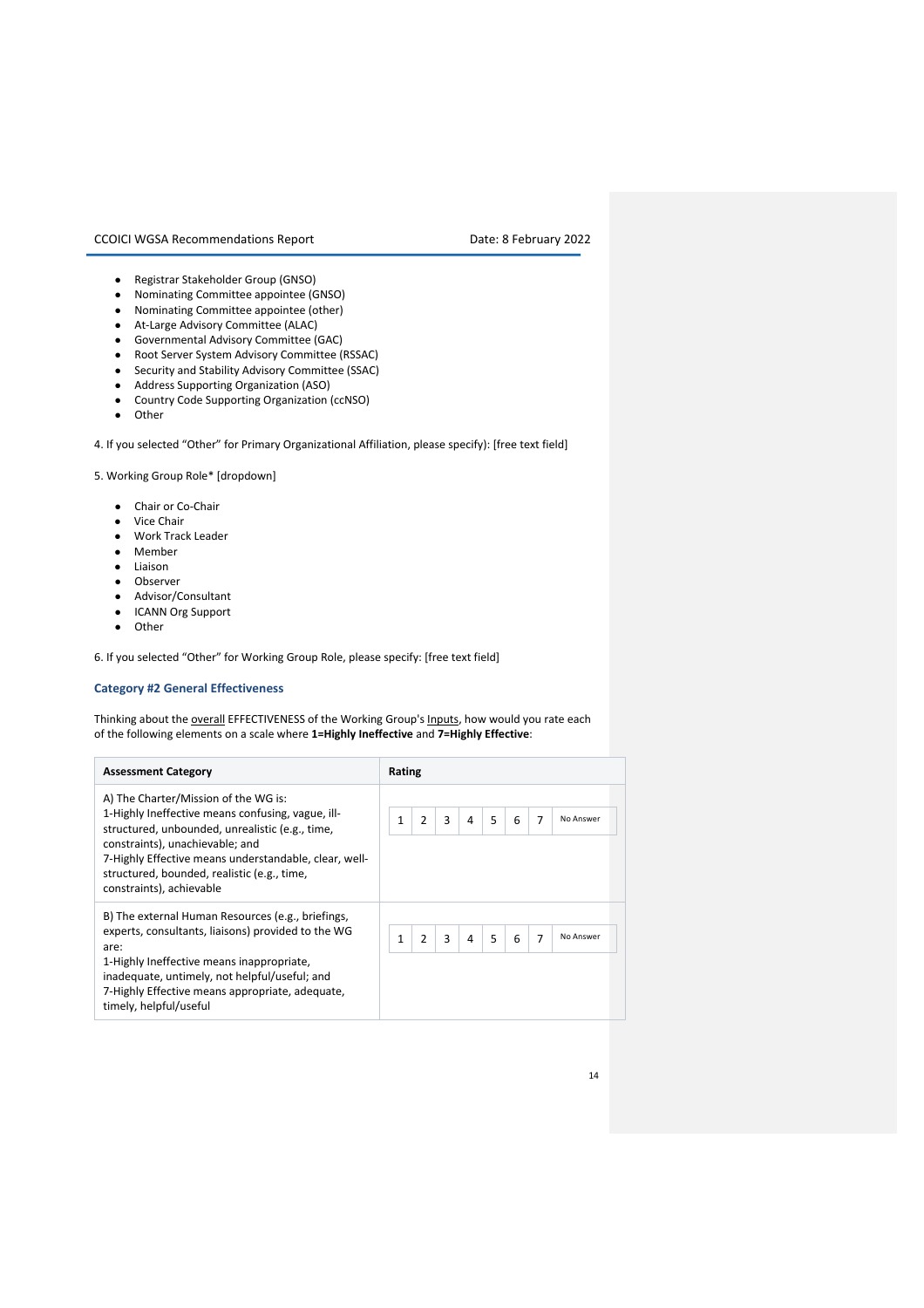| C) The Technical Resources (e.g., systems, tools,<br>platforms, templates) provided to and utilized by the<br>WG are:<br>1-Highly Ineffective means difficult, challenging,<br>clumsy, awkward, tedious, slow, not helpful/useful;<br>and<br>7-Highly Effective means easy, straightforward, clear,<br>efficient, fast, helpful/useful | No Answer<br>$\mathbf{1}$<br>$\overline{2}$<br>5<br>3<br>7<br>4<br>6 |
|----------------------------------------------------------------------------------------------------------------------------------------------------------------------------------------------------------------------------------------------------------------------------------------------------------------------------------------|----------------------------------------------------------------------|
| D) The Staff Support Resources (e.g., meeting<br>support, guidelines, documentation, drafting)<br>provided to and utilized by the WG are:<br>1-Highly Ineffective means inappropriate,<br>inadequate, untimely, not helpful/useful; and<br>7-Highly Effective means appropriate, adequate,<br>timely, helpful/useful                   | 5<br>$\mathbf{1}$<br>$\overline{2}$<br>No Answer<br>3<br>7<br>4<br>6 |
| Any other issues or concerns that you think the<br>Council should be aware of in its role as the manager<br>of the process as it assesses the functioning and<br>effectiveness of the WG?                                                                                                                                              | (Free-form Text Box)                                                 |

Thinking about the **overall EFFECTIVENESS** of the Working Group's Processes, how would you rate each of the following elements on a scale where **1=Highly Ineffective** and **7=Highly Effective**:

| <b>Assessment Category</b>                                                                                                                                                                                                                                  | <b>Rating</b>                                                                     |
|-------------------------------------------------------------------------------------------------------------------------------------------------------------------------------------------------------------------------------------------------------------|-----------------------------------------------------------------------------------|
| A) The <b>Participation</b> climate within the WG where:<br><b>1-Highly Ineffective</b> means inhospitable, unilateral,<br>frustrating, unproductive; and<br><b>7-Highly Effective</b> means inviting, inclusive,<br>accepting, respectful, productive      | 5<br>$\mathbf{1}$<br>$\overline{2}$<br>No Answer<br>3<br>$\overline{7}$<br>6<br>4 |
| B) The <b>Behavior</b> norm of WG members where:<br>1-Highly Ineffective means disruptive,<br>argumentative, disrespectful, hostile, domineering;<br>and<br><b>7-Highly Effective</b> means accommodating, respectful,<br>collaborative, consensus-building | 5<br>$\overline{2}$<br>No Answer<br>1<br>3<br>$\overline{7}$<br>6<br>4            |
| C) The Session/Meeting Planning (e.g., agendas)<br>where:<br>1-Highly Ineffective means disorganized, haphazard,<br>unstructured, untimely notice; and<br>7-Highly Effective means organized, disciplined,<br>structured, timely notice                     | No Answer<br>$\overline{2}$<br>5<br>3<br>$\overline{7}$<br>1<br>6<br>4            |
| Other comments about the WG's Processes:                                                                                                                                                                                                                    | (Free-form Text Box)                                                              |

**Category #3 Leadership**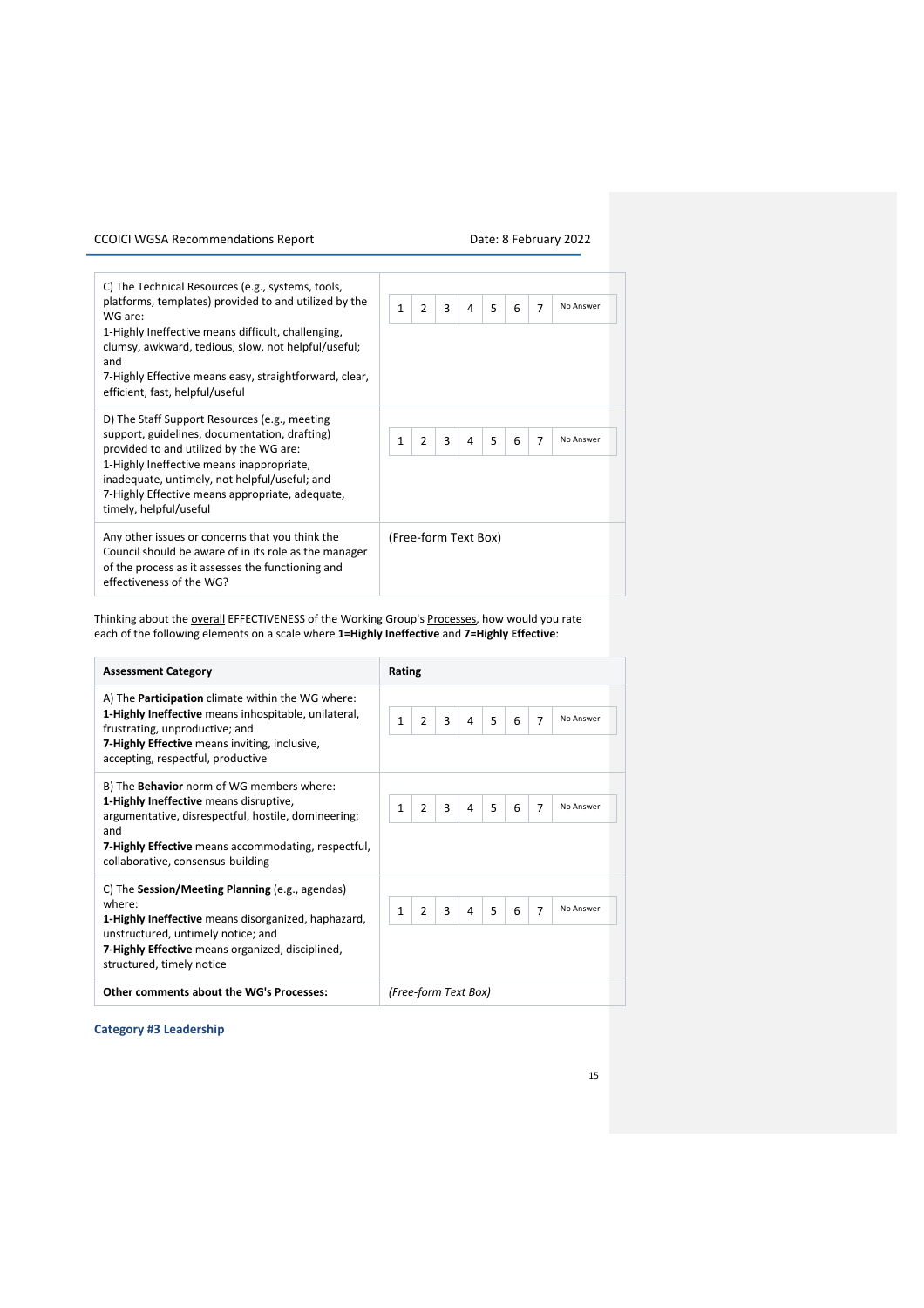*The leadership team of [Working Group name] consists of [description of structure - for example two co-chairs, three co-chairs, one chair and two vice- chairs, etc.]. You will be asked to respond to each question as it applies to each member of the leadership team.* 

*For each of the first 7 questions, you will be asked to respond to a statement with one of the following (with scores assigned to each option to facilitate the analysis of the survey results): Strongly Agree (15), Agree (12), Neutral (9), Disagree (6), Strongly Disagree (3), or N/A (0). If this statement is not applicable to you or you do not have an answer, please select N/A. "N/A" responses will be omitted during the calculation of final scores. For each of these questions, you will be able to provide additional details in the comments box to explain your answer. The final question in the survey allows you to share any additional remarks that are not covered in the other survey questions. This survey should take approximately 10 minutes to complete.* 

### **Facilitate Working Group deliberations to align with the scope and expectations of the charter and PDP work plan**

1. The Working Group leadership facilitates goal-oriented working group meetings aligned with the requirements of the Working Group's charter and work plan.

[Name 1]: ( ) Strongly Agree ( ) Agree ( ) Neutral ( ) Disagree ( ) Strongly Disagree ( ) N/A [Name 2]: ( ) Strongly Agree ( ) Agree ( ) Neutral ( ) Disagree ( ) Strongly Disagree ( ) N/A Comments:

2. The Working Group leadership adequately manages disruptive behaviors such as raising irrelevant issues or reopening topics that have already been closed.

[Name 1]: ( ) Strongly Agree ( ) Agree ( ) Neutral ( ) Disagree ( ) Strongly Disagree ( ) N/A [Name 2]: ( ) Strongly Agree ( ) Agree ( ) Neutral ( ) Disagree ( ) Strongly Disagree ( ) N/A Comments:

**Facilitate Working Group meetings, decision making, and delivery of work product to meet the required deadlines of the charter and PDP work plan** 

3. The Working Group leadership keeps the Working Group on track to meet target deadlines through discussion items or deliverables.

[Name 1]: ( ) Strongly Agree ( ) Agree ( ) Neutral ( ) Disagree ( ) Strongly Disagree ( ) N/A [Name 2]: ( ) Strongly Agree ( ) Agree ( ) Neutral ( ) Disagree ( ) Strongly Disagree ( ) N/A Comments:

4. The Working Group leadership is responsive and effectively communicates with Working Group members.

[Name 1]: ( ) Strongly Agree ( ) Agree ( ) Neutral ( ) Disagree ( ) Strongly Disagree ( ) N/A [Name 2]: ( ) Strongly Agree ( ) Agree ( ) Neutral ( ) Disagree ( ) Strongly Disagree ( ) N/A Comments:

### **Neutrality/Impartiality**

5. The Working Group leadership ensures fair, objective treatment of all opinions within the Working Group.

Leader 1: ( ) Strongly Agree ( ) Agree ( ) Neutral ( ) Disagree ( ) Strongly Disagree ( ) N/A

Leader 2: ( ) Strongly Agree ( ) Agree ( ) Neutral ( ) Disagree ( ) Strongly Disagree ( ) N/A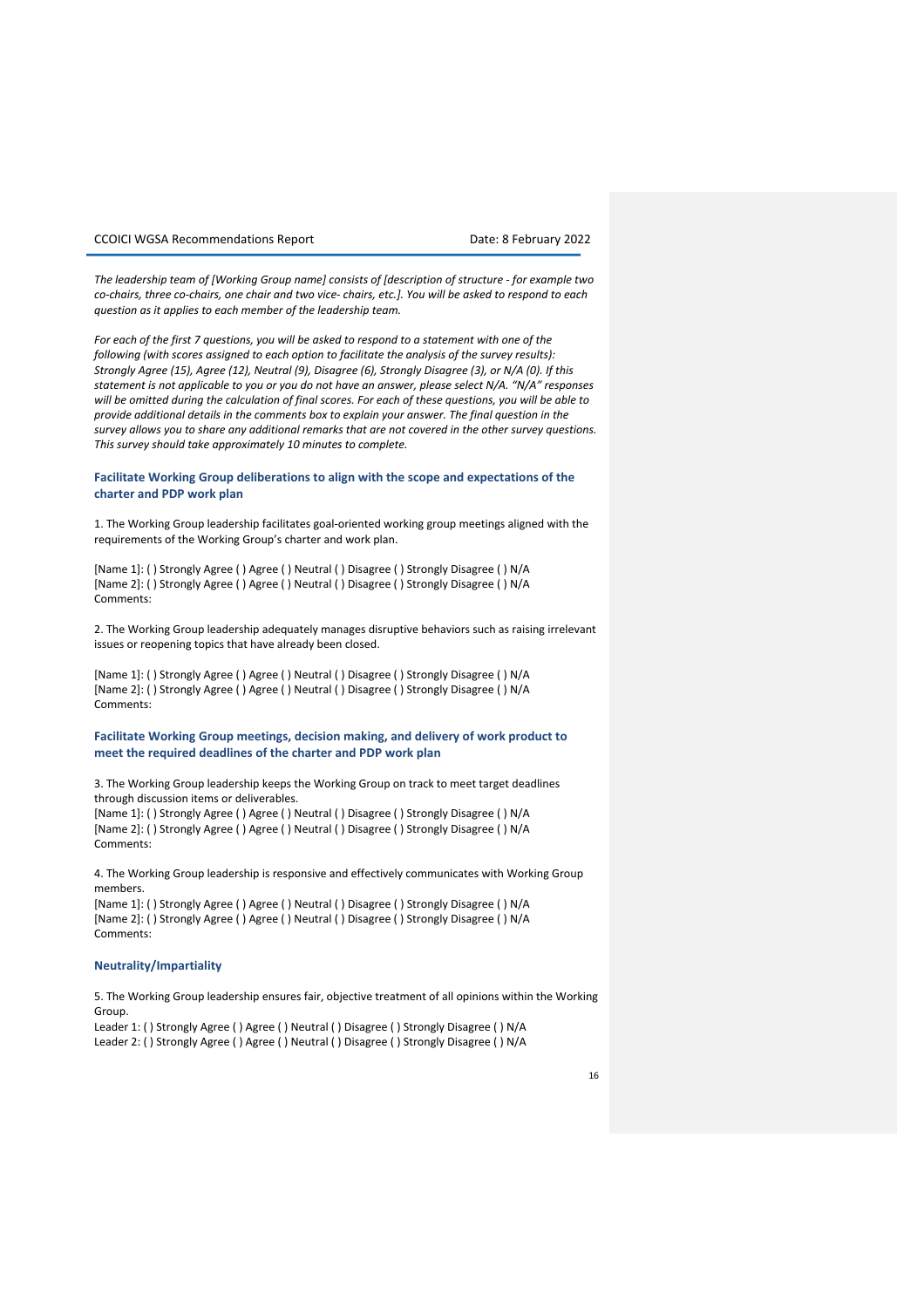### Comments:

### **Identify diversity of views within the WG**

6. The Working Group leadership is able to seek and identify a diversity of views within the Working Group (Examples to consider when answering this survey question: Did the Working Group leadership assess and encourage representational balance? Identify and address "capture"? Determine when outreach is necessary to bring in additional views? Undertake this outreach when appropriate?)

[Name 1]: ( ) Strongly Agree ( ) Agree ( ) Neutral ( ) Disagree ( ) Strongly Disagree ( ) N/A [Name 2]: ( ) Strongly Agree ( ) Agree ( ) Neutral ( ) Disagree ( ) Strongly Disagree ( ) N/A Comments:

7. The Working Group leadership works to identify common ground among members as well as areas of divergence, consistent with the Standard Methodology for Making Decisions included in Section 3.6 of the GNSO Working Group Guidelines.

[Name 1]: ( ) Strongly Agree ( ) Agree ( ) Neutral ( ) Disagree ( ) Strongly Disagree ( ) N/A [Name 2]: ( ) Strongly Agree ( ) Agree ( ) Neutral ( ) Disagree ( ) Strongly Disagree ( ) N/A Comments:

8. Other: Do you have any additional remarks that you would like to share? Comments:

Thank you for your input!